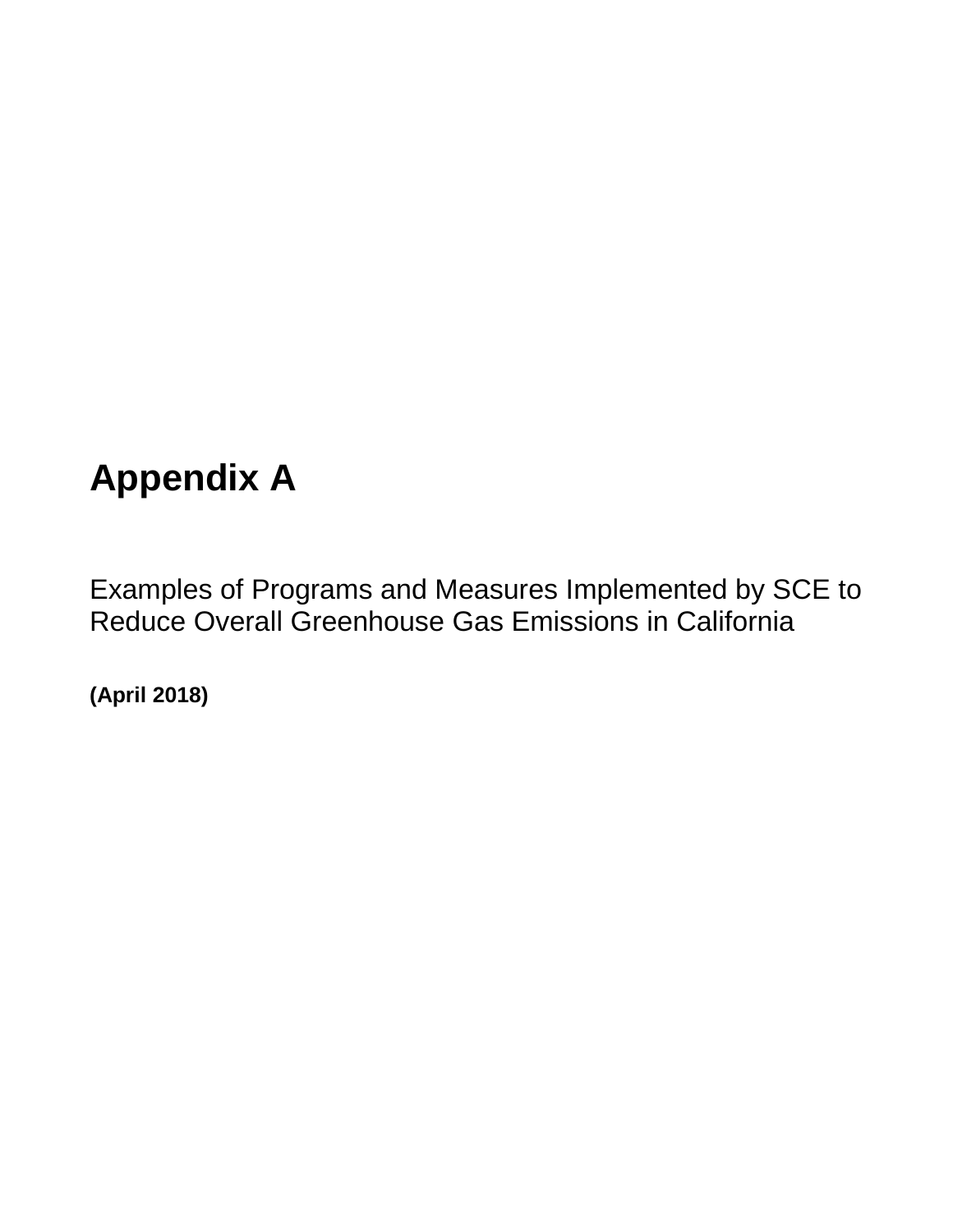This Appendix provides examples of programs and measures implemented and proposed by Southern California Edison Company (SCE) to reduce overall GHG emissions<sup>[9](#page-1-0)</sup>. These include: programs developed to meet California's greenhouse gas (GHG) emission goals, measures to increase renewable energy in SCE's generation portfolio, and conservation actions and energy efficiency programs.

## Programs Developed to Meet California's GHG Emission Goals

In accordance with Executive Order S-3-05, AB 32, SB 350, SB 32, AB 398, CARB-Proposed Scoping Plan and related regulations, SCE has developed and implemented programs that focus on reducing GHG emissions. Examples of programs currently implemented by SCE include:

- SCE currently has more than 600 electric or electrified vehicles in its fleet ranging from hybrid-electric cars to non-electric trucks that use lithium-ion batteries to power their lifts, air conditioning, lights and two-way radios while the engine is turned off.
- To meet California's goal to reduce greenhouse gases and air pollution, the state will have to significantly increase the electrification of cars, buses, medium-duty and heavy-duty trucks and industrial vehicles and equipment. SCE recommends a Clean Power and Electrification Pathway that puts more than 7 million electric vehicles and more than 200,000 electric trucks and buses on California's roads and in its freight yards. SCE's 2017 transportation plan and 2018 priority pilot programs address early steps to increase electric vehicle adoption.
- A number of proposed pilot programs that cover a wide range of activities including Clean Fuel Rewards Incentive (\$450 LCFC funded) for SCE customers with qualifying PHEV and BEV registered vehicles. Charge Ready Phase I pilot where SCE will have installed 1,000 EV charge ports helping to transform the ICE to EV market. SCE is filing for Charge Ready Bridge Funding for an additional 1,000 ports and Charge Ready Phase II (significantly more charge ports) in 2019. SCE has also received approval for the Transportation Electrification priority review projects including Residential charging installation incentive, Direct Current Fast Charge (DCFC) infrastructure incentive, Transit Bus infrastructure incentive and 2 Port of Long Beach projects. SCE is awaiting approval to file on the medium and heavy-duty transportation electrification market segment. All of the above-mentioned projects/pilots are focused on contributing towards the CA 2030 GHG reduction goals. There are several other corporate strategies including building electrification and customer energy storage that also play a significant role in SCE's GHG reduction focus/goals.
	- o **Charge Ready Pilot** The \$22-million Charge Ready program is installing electric vehicle charging stations in locations where people park their cars for extended periods of time. For example, at workplaces, campuses, recreational areas and apartment and condominium complexes. The Charge Ready program is a partnership in which SCE installs and maintains the supporting electrical infrastructure, the cost of which is covered by the program, while participants own, operate and maintain qualified charging stations. As an incentive to participate in the program, SCE provides rebates

 $\overline{a}$ 

<span id="page-1-0"></span><sup>9</sup> Additional information is available on SCE's website at: https://www.edison.com/home/innovation.html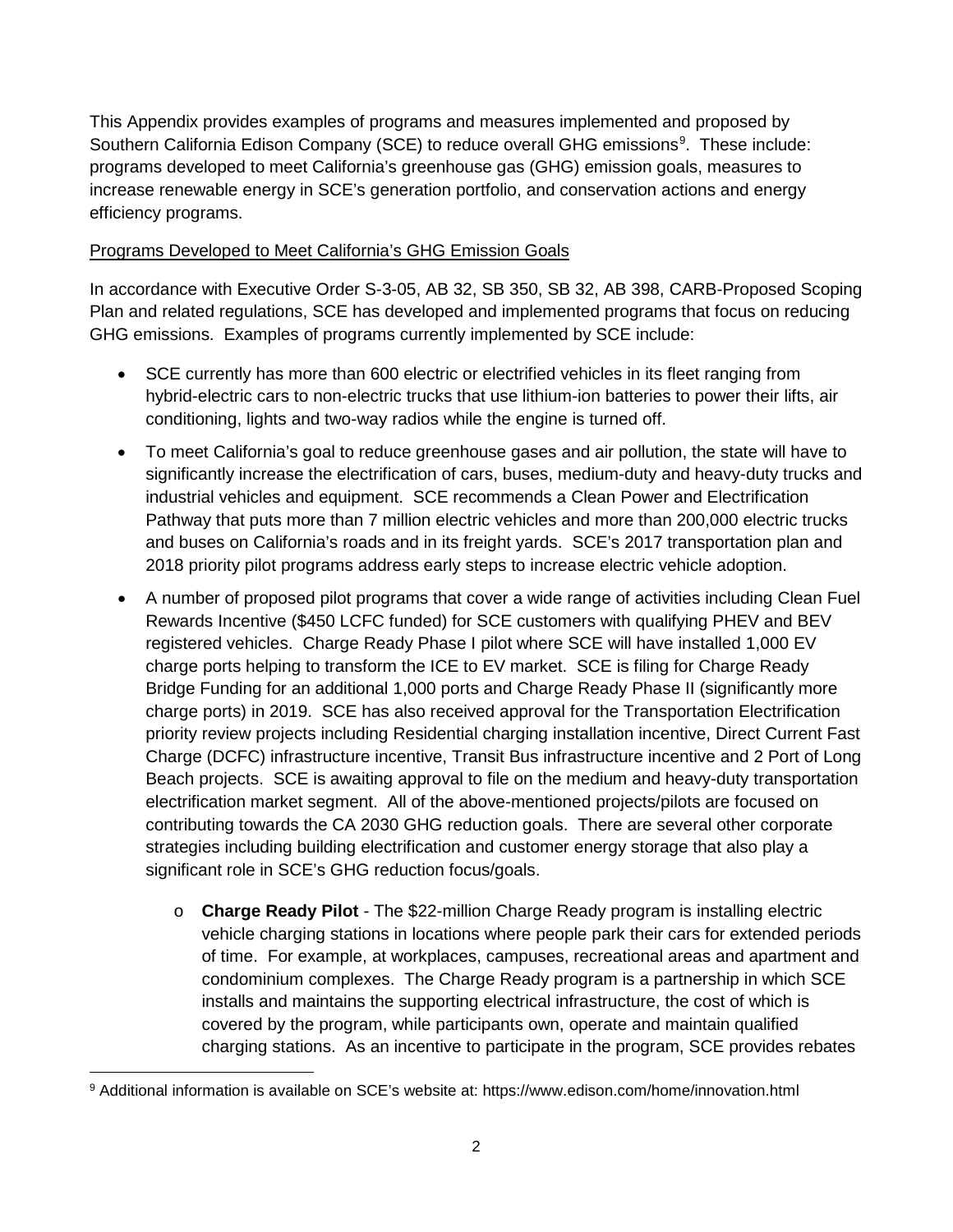to cover some or all of the cost of the charging stations and their installation, depending on location and type of establishment. At the conclusion of the pilot, SCE will seek authority from the CPUC to expand the program to bring thousands more charging stations into our service area. Up to 10 percent of the qualified charging stations are being located in communities that suffer most from the impacts of air pollution. The program also provides funding for education and outreach to develop awareness about the benefits of electric vehicles and charging from the power grid.

- o **Clean Energy Access Working Group** is developing pilots and regulatory and legislative initiatives focused on electric vehicles and sustainable, scalable, and affordable community solutions for healthy air and climate.
- o **Customer rebate for residential charging station installation**. SCE will provide rebates to residential customers living in single-family residences or smaller multi-unit dwellings to install the electrical infrastructure required in a garage or at a dedicated parking space to support electric vehicle charging. The rebates would alleviate the cost of installing a new circuit and, for some customers, the cost of a new panel.
- o **Transit bus electrification.** SCE will install infrastructure and provide rebates toward the purchase of the charging stations for buses. This one-year project will focus specifically on progressive transit agencies that are already preparing to receive electric buses and will provide charging infrastructure to speed adoption of electric transit buses.
- o **Port electrification projects.** At the Port of Long Beach, SCE will install necessary infrastructure for the electrification of equipment used to unload and move goods containers from ships to off-port transportation vehicles currently powered by diesel engines.
- o **Urban DC Fast Charger (DCFC) clusters**. SCE will work with program participants to install five DC fast-charge sites in urban areas. Each site will have up to five dual-port charging stations for a total of 50 DC fast-charge ports. The sites will be located in publicly accessible urban locations — for example, downtown or near high-density apartments.
- The SCE Auberry Forest Tree Nursery produces over 20,000 native pine seedlings to be planted throughout SCEs shareholder and project lands, resulting in the sequestration of approximately 300 tons of  $CO<sub>2</sub>$  per year.
- The interplay of past management practices, higher temperatures, extended drought, and insect outbreaks has resulted in unprecedented levels of tree mortality across the southern Sierra Nevada Mountains of California. Bark beetle populations within the region reached unprecedented levels impacting SCE project lands in varying degrees. Fortunately, Southern California Edison's project lands have undergone repeated treatments focused on promoting forest health and resiliency since 1979, and subsequently have not displayed the level of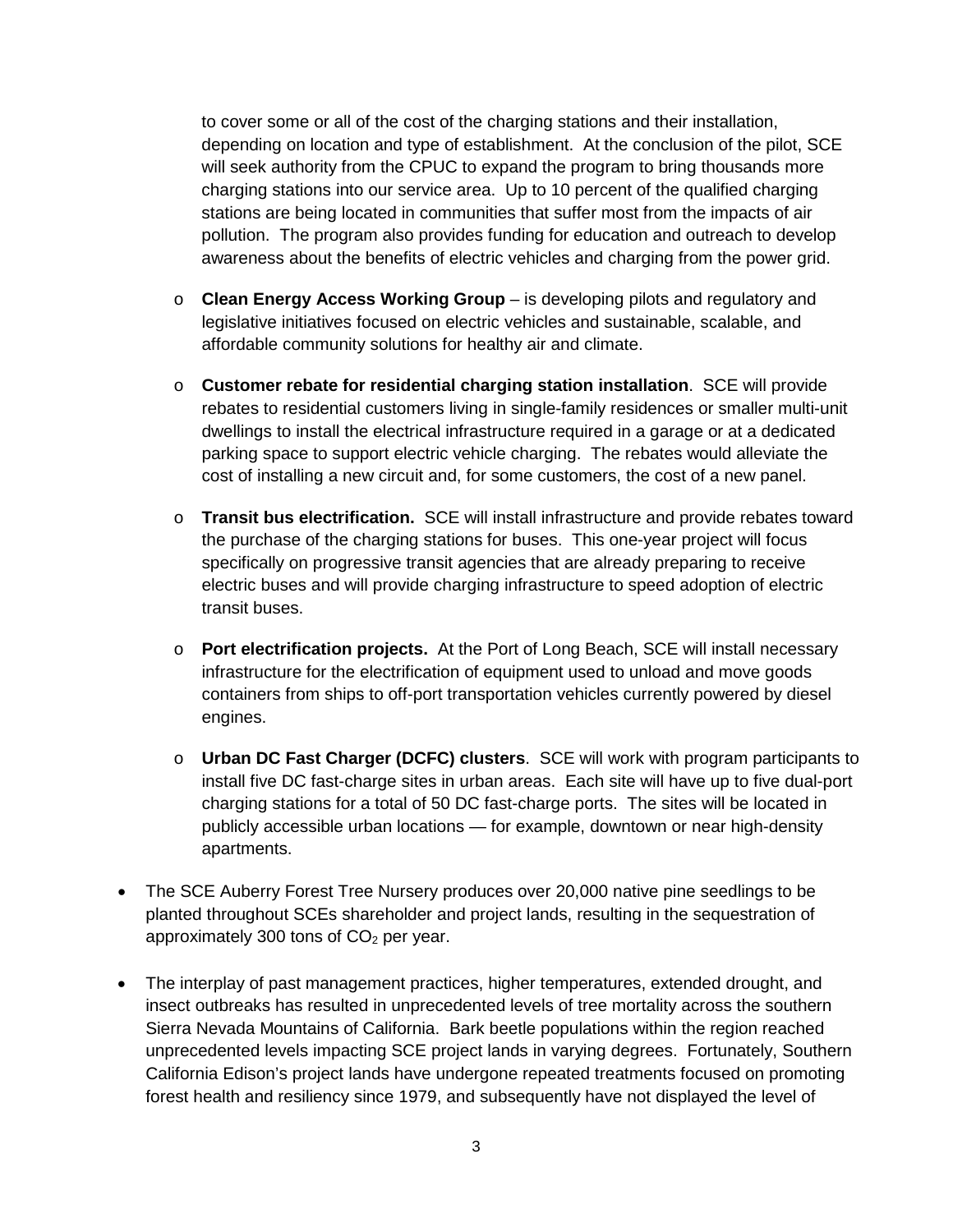mortality impact per acre as neighboring USFS lands. SCE Forestry has reacted by harvesting dead, dying, and infested trees throughout the project lands. Salvage and sanitation operations have focused on life safety, protecting infrastructure, wildfire hazard mitigation, as well as the protection of residual live trees. Follow up treatments have focused on the treatment of fire prone stands and fuels and the thinning residual stands to increase vigor. These ongoing treatments significantly reduce the threat of the release of substantial amounts of  $CO<sub>2</sub>$  as well as volatile and semi volatile organic material and nitrogen oxide emissions associated with wildfire. SCE Forestry's use of multi age disturbance regime guided silvicultural practices results in the increase of forest carbon sequestration and stocks while promoting and maintaining a native forest comprised of multiple ages and mixed native species at multiple landscape scales. This results in over 3,000 tons of  $CO<sub>2</sub>$  sequestered per year on SCE project lands, and over 74,000 tons of  $CO<sub>2</sub>$  sequestered on SCEs Shaver Lake and Dinkey Creek forestlands.

#### Measures to Increase Renewable Energy in Generation Portfolio

In accordance with the goals of SB 350, SCE expects to procure 50% of its retail energy from renewable energy source by the end of 2030. These renewable resources produce no or low GHG emissions and offset power generation from sources with higher GHG emissions. SCE is the nation's leading purchaser of renewable energy and currently has sufficient contracts in place that, when delivered, will meet 50% or more of customer energy demand. In 2016, renewable energy accounted for 28% of SCE's power procurement portfolio. SCE's renewable energy was generated by geothermal (26%), wind (36%), biomass (2%), solar (34%), and small hydro (2%).

Recent measures implemented by SCE to increase its renewable generation portfolio include:

- SCE's renewable portfolio increased from 19% in 2010 to 28% in 2016; total energy deliveries increased 44% from 14.4 billion kWh in 2010 to 20.7 billion kWh in 2016.
- Since June 2015, SCE executed 20 contracts for approximately 2,450 MW of renewable energy capacity from its 2014 and 2015 RPS solicitations.
	- o Of these 20 contracts, twelve have since come online for a total capacity of approximately 1,320 MW. The largest project to come online was with El Cabo Wind for 298 MW. In December 2017, El Cabo Wind achieve commercial operation and began delivering energy to SCE's customers.
- The West of Devers Upgrade Project will improve transfer capability from the renewable-rich east Riverside County and Arizona. It will add 3,000 megawatt incremental capacity. Expected completion in 2021. The project intends to upgrade existing transmission lines within an existing transmission corridor to provide more capacity for renewable power to be delivered to the power grid.
- The Eldorado-Lugo-Mohave 500kV Series Capacitor Upgrade Project will improve transfer capability from the renewable-rich Southern Nevada and Ivanpah Valley areas. It will add 1,500 megawatts incremental capacity. Expected completion in 2021. The project intends to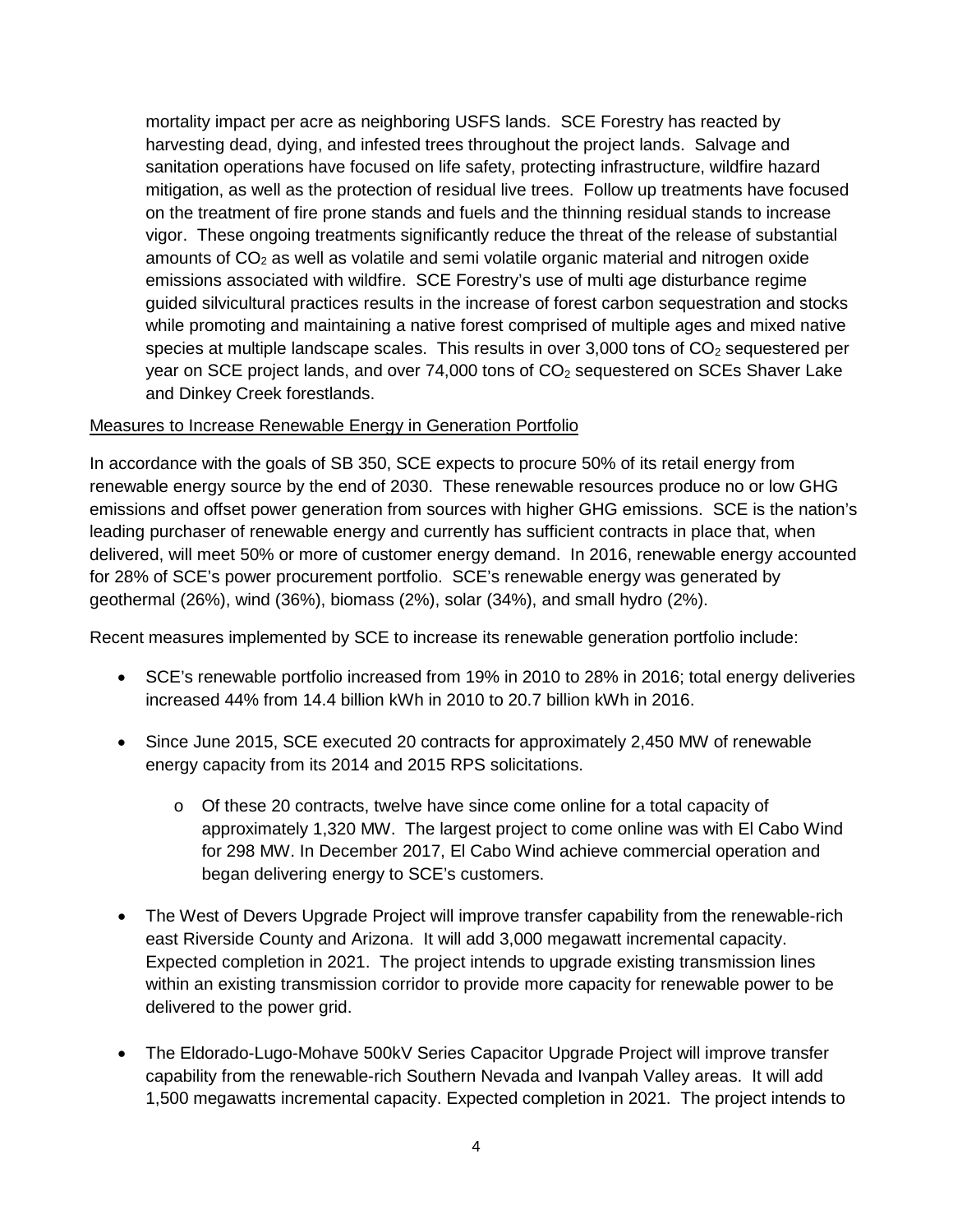deliver electricity from renewable and conventional generation resources outside of California to help meet growing electricity demand in the region, as well as to reduce greenhouse gases.

• The Mesa 500kV Upgrade Project will connect the central Los Angeles Basin to the CAISO 500kV bulk power grid. This will enable the retirement of coastal once-through cooling plants by delivering more renewable energy from wind and solar resource areas to the load. Expected completion in 2021.

## Conservation Actions and Energy Efficiency Programs

SCE continues to build upon its leadership role through the delivery of a diverse, innovative, and cost-effective Energy Efficiency (EE) portfolio designed to meet the needs of its customers, help ensure the reliability of the gird, and meet the State of California's clean energy goals. In 2016, SCE programs collectively achieved over 1.48 billion kilowatt-hours (kWh) of annualized energy savings and 288 megawatts of peak demand reduction. These savings are equivalent to the amount of power required annually for over 222,000 standard residential homes, or the removal of over 220,000 cars from the road. Examples of programs currently implemented by SCE include:

- Statewide Program for Residential Energy Efficiency
	- o Home Energy Advisor (HEA) The Home Energy Advisor (HEA) Program continued to offer and refine the Enhanced Energy Audit Tool (EEAT), designed to help customer's complete online audits of their homes and receive customized EE recommendations to help them reduce their energy usage and engage in utility incentive programs. Home Energy Advisor continued behavioral program pilots (such as Home EE Survey (HEES) Enhancement, Energy Pledge, and 10-10-10+ Multifamily Behavior) to explore ways to test behavioral effectiveness and impacts for homeowners, renters, and multifamily property owners.
	- o Multifamily Energy Efficiency Rebate Program (MFEER) In 2016, SCE continued to serve multifamily customers through the Multifamily EE Rebate Program (MFEER), focusing on close coordination with the Energy Savings Assistance (ESA) Program. This created an integrated approach to providing market-rate and income qualified customers with EE measures in a way that continues to simplify processes, eliminate duplicative functions, and deliver an improved customer experience. SCE continued to provide single-point-of-contact (SPOC) account executive services to help streamline property owner engagement. The SCE SPOC works directly with property owners to guide them through available services based on qualifications, needs, and ability to make EE investments.
	- o Energy Upgrade California (EUC) The Energy Upgrade California® (EUC) Home Upgrade Program continued to encourage comprehensive residential upgrades, completing over 3,700 projects in 2016, and once again continuing to reach the highest number of home retrofit projects since the program's inception. EUC Home Upgrade also partnered with the Residential HVAC Quality Installation Program to drive deeper retrofits and educate customers about right-sizing and quality installation of their HVAC equipment. SCE worked directly with program participants for the purpose of making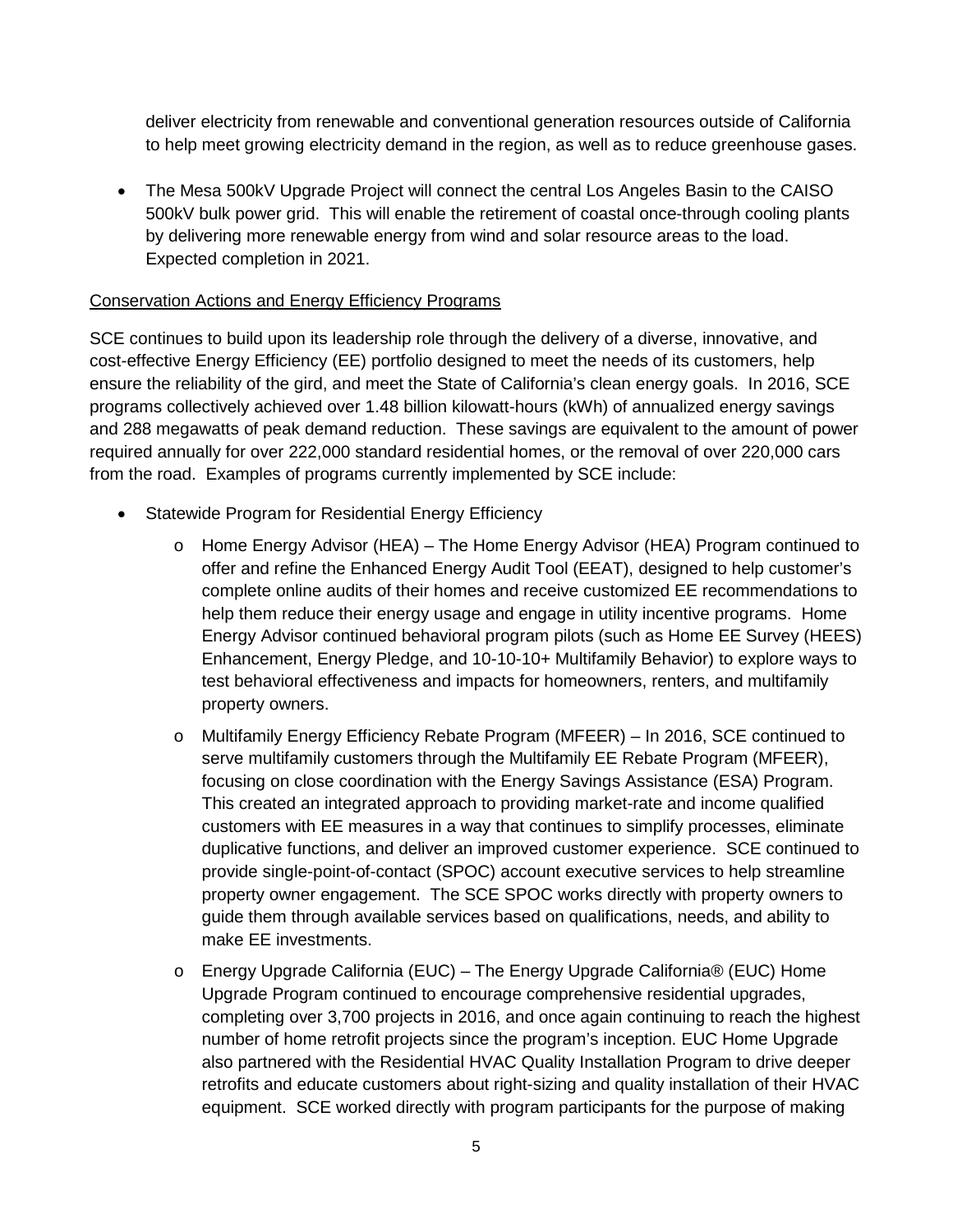all residential programs and the customer experience simpler, faster, and more efficient. SCE also collaborated with trade organizations and distributors to recruit a diverse array of contractors, and now has representation in multiple trades, including HVAC, insulation, plumbing, electrical, and general contracting.

- o Residential New Construction Program (RNC) SCE's Residential New Construction Program supported California's progress towards Zero Net Energy homes, including support for the development of the Master Builder Program and the Workforce Instruction for Standards and Efficiency (WISE) Program.
- o Residential Heating, Ventilation, and Air Conditioning Program
- Statewide Commercial, Industrial and Agriculture Energy Efficiency Programs SCE's nonresidential statewide programs include the statewide Commercial, Industrial, and Agricultural EE Programs and the Commercial Midstream Point of Purchase (MPOP) Program, providing nonresidential audits and related services, deemed and calculated ("customized") incentives, new construction support, direct installation, HVAC programs, and continuous energy improvement (CEI) offerings to customers. These programs delivered EE measures to over 21,000 nonresidential customer service accounts in 2016.
	- o Direct Install Program SCE's Commercial Direct Install Program continued its outreach to small business customers, helping more than 13,000 customers in 2016. In order to increase participation, the program expanded its market reach to national chains that met eligibility requirements. It also introduced new measure offerings such as LED High Bay/Low Bay, commercial variable pool pumps, and LED Tubes replacing 4-foot T8 lamps for customers in the eligible Aliso Canyon/Preferred Resources Pilot (PRP) zip codes.
	- o Nonresidential HVAC Program In 2016, SCE's Nonresidential HVAC Program was recognized by the U.S. Department of Energy for leadership in rooftop unit efficiency, as part of the Better Buildings Alliance Rooftop Unit Campaign (ARC) to make buildings 20 percent more energy-efficient by 2025. The program enrolled four (4) new contractors in the "Early Retirement" subprogram, which assisted customers in identifying replacement, and/or replacing, over 11,000 tons of inefficient equipment. The HVAC Early Retirement, Quality Maintenance (QM), and Quality Installation (QI) subprograms continue to coordinate with the Workforce Education & Training (WE&T) Program to align available trainings with program objectives.
- Statewide Lighting Program The Statewide Lighting Program supported both the commercial and residential market sectors. SCE's Primary Lighting Program continued to transition the market to LEDs that meet CEC standards and to choose only CFLs that have no qualifying LED equivalent, such as 3-way and very bright lightbulbs. LEDs accounted for 58 percent of the total program incentive dollars, up from 41 percent in 2015. The Lighting Innovation Program continued its successful implementation of the Advanced Lighting Control Systems (ALCS) Pilot Program (begun in January 2015) to explore the qualitative attributes and energy savings of leading-edge lighting system controls in various commercial settings. ALCS continued through 2016 and at year's end 40 customer projects were participating in the pilot.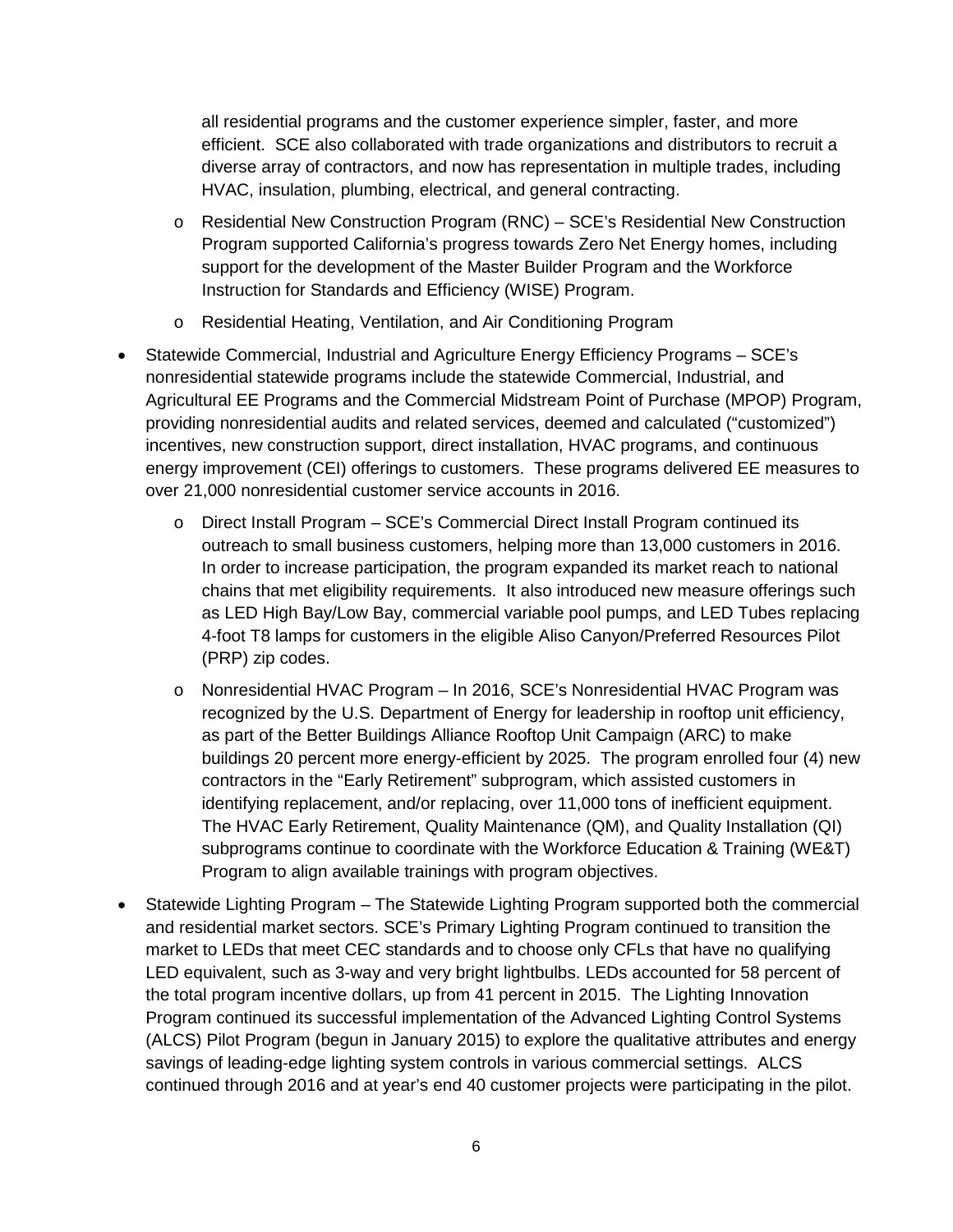- Statewide Finance Program
	- o On-Bill Financing Program SCE's On-Bill Financing Program funded 194 projects in 2016, representing \$12.99 million in loans, thus enabling businesses, local governments, and institutional customers to pursue additional EE projects. SCE also worked with the other investor-owned utilities (IOUs), the CPUC, and the California Alternative Energy and Advanced Transportation Financing Authority (CAEATFA) to develop a suite of new finance pilot programs to leverage third-party capital and provide EE and DSM project financing options to single-family, multifamily, small businesses and other nonresidential customers. The Residential Energy Efficiency Loan (REEL) pilot launched in 2016, and other Finance pilots are expected to launch in the future.
	- o The ARRA-Originated Financing Program
	- o New Finance Offerings (Pilots)
- Statewide Codes & Standards (C&S Program)
- Statewide Emerging Technologies Program The Emerging Technologies Program (ETP) continued to implement its three (3) subprogram and engagement strategies: supporting development of new technologies, increasing market supply, and supporting program measure readiness through assessment and introduction of new measures.
- Statewide Workforce Education & Training Program WE&T provided training, seminars, and workshops to over 12,500 industrial professionals in 2016 through SCE's Energy Education Centers.
- Statewide Marketing, Education & Outreach (SW ME&O) Program
- Statewide Integrated Demand Site Management (SW IDSM) Program
- Local Government and Institutional & Government Partnerships In 2016, 134 cities and 10 counties participated in SCE's Local Government Partnerships, including participation from six (6) new partners. Seven (7) partners also moved up a tier in SCE's Energy Leader Partner (ELP) model through demonstrated EE achievements and commitment to the partnerships, including participation in EE retrofits and demand response (DR) enrollment. These advancements include one (1) partner advancing to Platinum Level, three (3) to Gold Level, and three (3) to Silver Level.
- Third Party Programs Through third-party implementers, SCE continued to enhance its outreach to the community and extend its program offerings to a wide variety of customer segments including businesses, industrial customers, health care facilities, universities, and schools. In 2016, the Third-Party Programs focused on consolidating programs, optimizing resources, and improving overall cost-effectiveness. Much effort has been done to evaluate vendor performance and review existing third-party pay-for-performance contract structures as it prepares for competitive solicitations in future years.